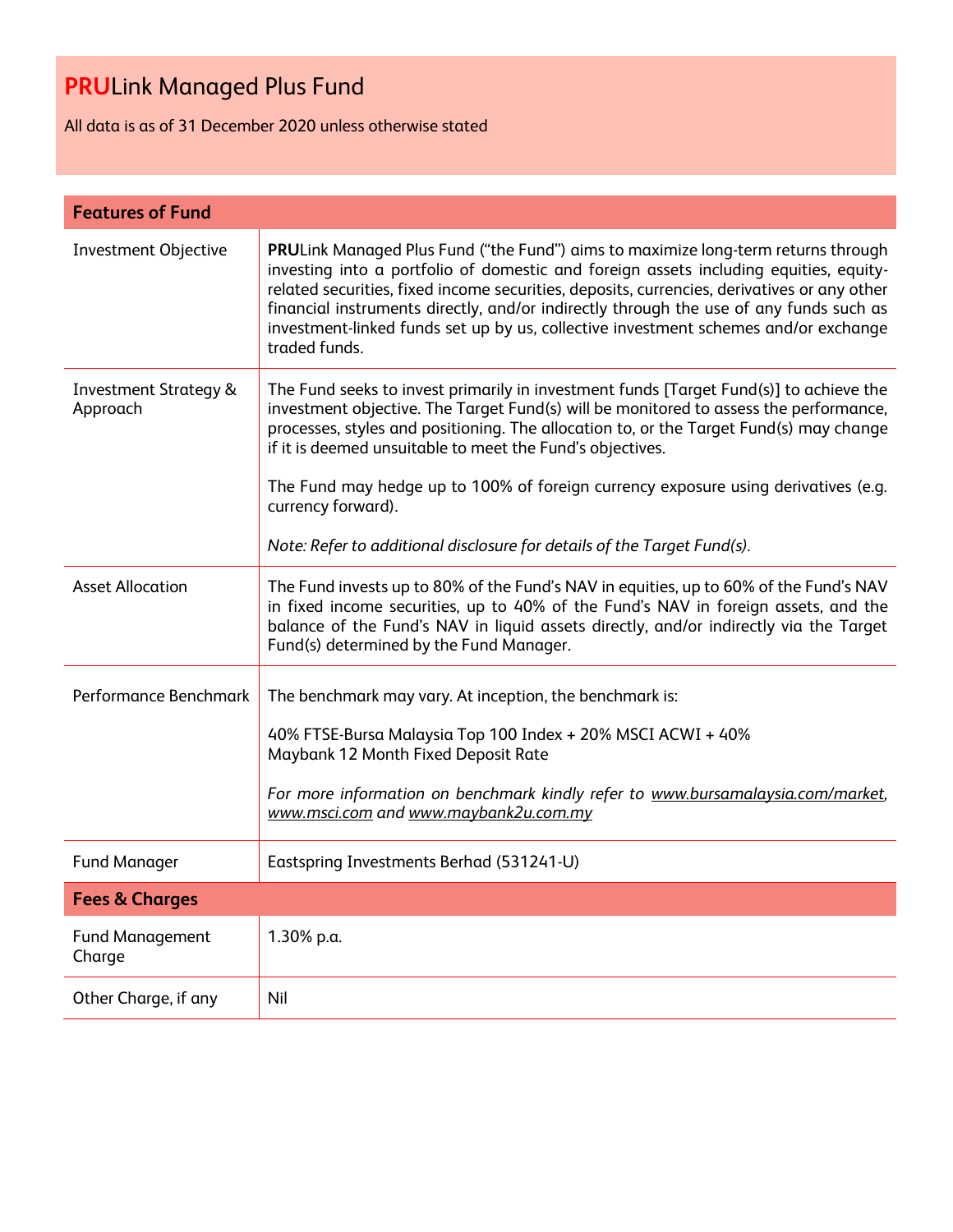All data is as of 31 December 2020 unless otherwise stated

#### **Fund Performance**



**PRU**Link Managed Plus Fund Vs. 40% FTSE-Bursa Malaysia Top 100 Index + 20% MSCI ACWI + 40% Maybank 12 Month Fixed Deposit Rate

**Notice: The graphs are included for illustrative purposes only. Past performance of The Fund is not an indication of its future performance.**

| Year | <b>Actual Performance</b><br><b>PRULink Managed Plus Fund</b>                                      | <b>Benchmark</b><br>40% FTSE-Bursa Malaysia Top 100 Index +<br>20% MSCI ACWI + 40% Maybank 12 Month<br><b>Fixed Deposit Rate</b> |
|------|----------------------------------------------------------------------------------------------------|----------------------------------------------------------------------------------------------------------------------------------|
| 2020 | $1.05\%$ *                                                                                         | $277\%$ *                                                                                                                        |
|      | *Fund Derformange is from fund laungh deta until your and of the came your (non-amounticed return) |                                                                                                                                  |

\*Fund Performance is from fund launch date until year end of the same year (non-annualised return).

*Sources: Lipper IM and Bloomberg, 31 December 2020*

**Notice: Past performance is not an indication of its future performance. This is strictly the performance of the investment / underlying funds, and not the returns earned on the actual premiums paid of the investment-linked insurance product.**

Basis of calculation of past performance:

$$
= \left(\frac{\text{Net Asset Value at the end of Year n}}{\text{Net Asset Value at the end of Year n} - 1}\right)\%
$$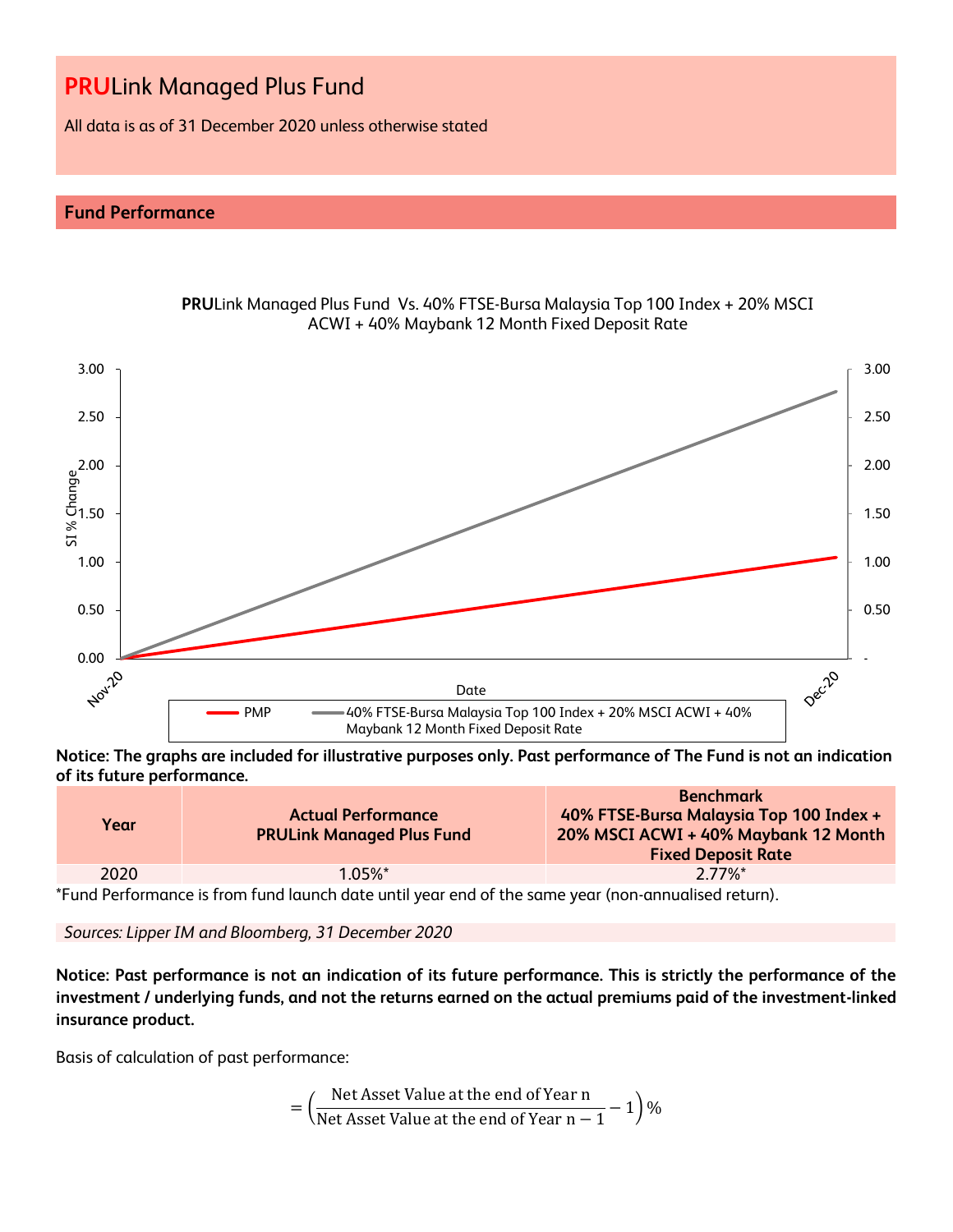All data is as of 31 December 2020 unless otherwise stated

#### **Additional Disclosure for PRULink Managed Plus Fund**

At inception, the Fund will invest into the **PRU**Link Strategic Fund, **PRU**Link Global Strategic Fund (with Hedging), **PRU**Link Golden Bond Fund, **PRU**Link Bond Fund and/or **PRU**Link Money Market Fund ("Target Fund(s)") which are managed by Eastspring Investments Berhad.

**PRU**Link Strategic Fund aims to maximise long-term capital growth through investing primarily into a portfolio of domestic assets including equities, equity-related securities, deposits or any other financial instruments directly, and/or indirectly through the use of any funds such as investment-linked funds set up by us, collective investment schemes and/or exchange traded funds. It will broadly consider Environmental, Social & Governance ("ESG") factors as part of the investment process.

The fund performance for the underlying **PRU**Link Strategic Fund denominated in MYR as at 31 December 2020 is as follows:

| rear)                                | חרחר<br><b>SUZU</b> |
|--------------------------------------|---------------------|
| <b>Net</b><br>ormance<br>.<br>$\sim$ | $0.71\%$ *<br>V.7   |

\* Fund Performance is from fund launch date until year end of the same year (non-annualised return).

*Source: Lipper IM and Bloomberg as at 31 December 2020*

**PRU**Link Global Strategic Fund (with Hedging) aims to generate long-term returns through investing primarily into a portfolio of foreign assets including equities, equity-related securities, deposits, currencies, derivatives or any other financial instruments directly, and/or indirectly through the use of any funds such as investment-linked funds set up by us, collective investment schemes and/or exchange traded funds.

The fund performance for the underlying **PRU**Link Global Strategic Fund (with Hedging) denominated in MYR as at 31 December 2020 is as follows:

| an r           | חרחר   |  |  |
|----------------|--------|--|--|
| <b>CUI</b>     | ZVZV   |  |  |
| ormance<br>Net | 2.08%* |  |  |

\* Fund Performance is from fund launch date until year end of the same year (non-annualised return).

*Source: Lipper IM and Bloomberg as at 31 December 2020*

**PRU**Link Golden Bond Fund aims to provide medium to long term accumulation of capital by investing in selected fixed interest securities, corporate bonds and fixed deposits directly, or indirectly through investment-linked funds set up by us or other investment funds, which invest in a portfolio of similar assets. It may also invest in any other financial instruments to be used for hedging the portfolio. It may partially invest in foreign assets in order to achieve the investment objective.

The fund performance for the underlying **PRU**Link Golden Bond fund denominated in MYR as at 31 December 2020 is as follows:

| Year               | 2020  | 2019  | 2018  | 2017  | 2016  | 2015  | 2014  | 2013  | 2012  | 2011  |
|--------------------|-------|-------|-------|-------|-------|-------|-------|-------|-------|-------|
| Net<br>Performance | 4.01% | 8.32% | 3.93% | 3.80% | 3.93% | 3.14% | 2.93% | 1.66% | 3.98% | 4.92% |

*Source: Lipper IM and Bloomberg as at 31 December 2020*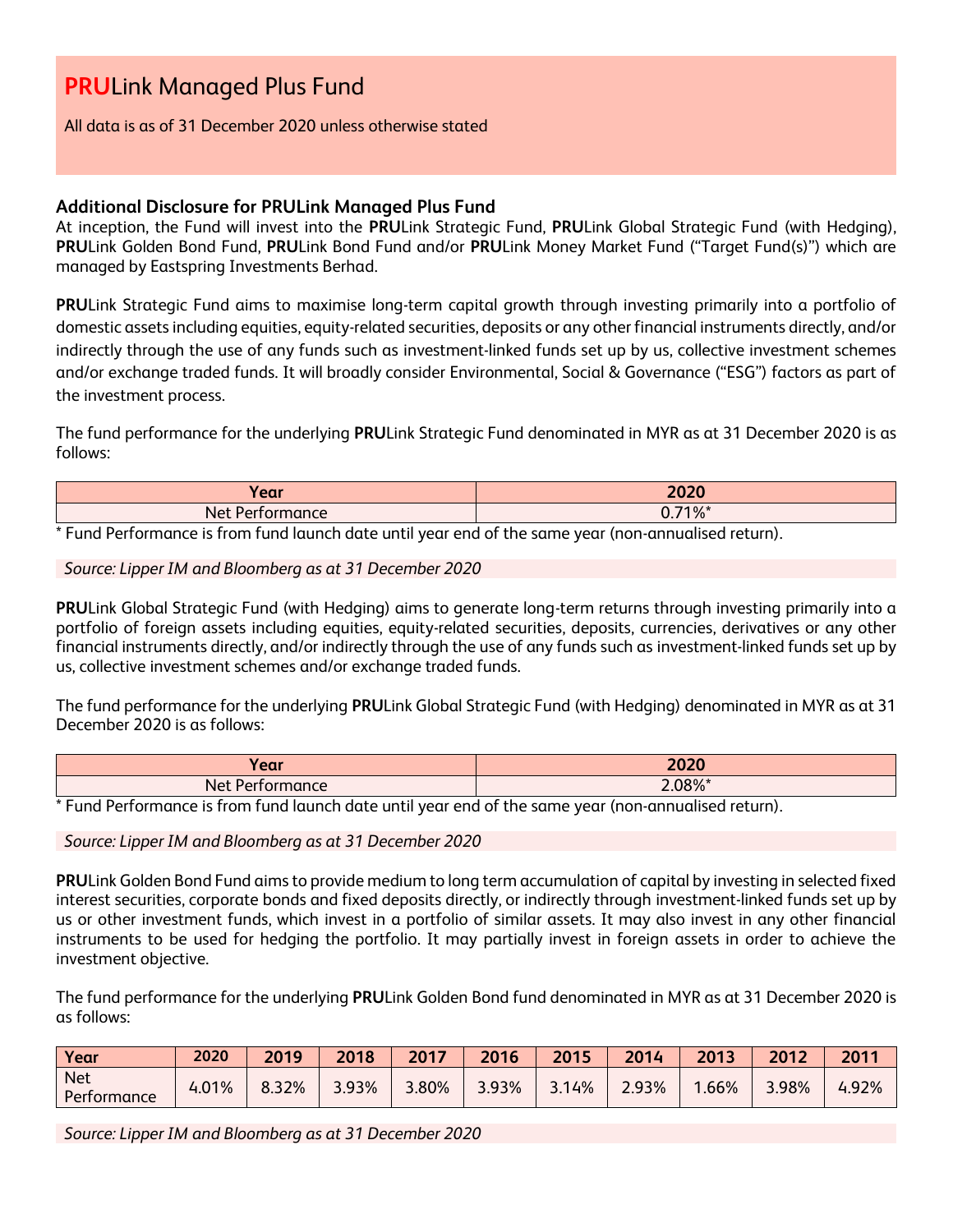All data is as of 31 December 2020 unless otherwise stated

**PRU**Link Bond Fund aims to provide medium to long term accumulation of capital by investing in selected fixed interest securities, corporate bonds and fixed deposits.

The fund performance for the underlying **PRU**Link Bond Fund denominated in MYR as at 31 December 2020 is as follows:

| Year                      | 2020  | 2019  | 2018  | 2017  | 2016  | 2015  | 2014  | 2013  | 2012  | 2011  |
|---------------------------|-------|-------|-------|-------|-------|-------|-------|-------|-------|-------|
| <b>Net</b><br>Performance | 4.73% | 8.24% | 4.45% | 4.47% | 4.46% | 3.66% | 3.45% | 2.17% | 4.51% | 5.45% |

*Source: Lipper IM and Bloomberg as at 31 December 2020*

**PRU**Link Money Market Fund aims to preserve capital value while providing returns which are comparable to short term bank deposits by investing primarily in high quality, low risk, short-term money market instruments and debt securities.

The fund performance for the underlying **PRU**Link Money Market Fund denominated in MYR as at 31 December 2020 is as follows:

| Year                      | 2020  | 2019  | 2018  | 2017  | 2016  | 2015  | 2014     | 2013       | 2012      | 2011                  |
|---------------------------|-------|-------|-------|-------|-------|-------|----------|------------|-----------|-----------------------|
| <b>Net</b><br>Performance | 1.97% | 2.76% | 3.09% | 3.03% | 3.59% | 4.10% | $4.73\%$ | $1.3.55\%$ | $13.50\%$ | $0.45\%$ <sup>*</sup> |

\*Fund Performance is from fund launch date until year end of the same year (non-annualised return).

#### *Source: Lipper IM and Bloomberg as at 31 December 2020*

Management fees may be charged at the Fund and/or Target Fund(s) level. Please note that you will be charged a maximum of 1.30% p.a., being the combined annual fund management charge at the Fund and Target Fund(s) levels. In addition, the Fund may incur hedging cost when derivatives (e.g. currency forward) are used for hedging purpose.

Target Fund(s) with investment strategies to invest in Exchange Traded Funds ("ETF") or other Collective Investment Schemes may incur additional expenses at the Target Fund(s) level which are taken as part of the investment strategy considerations to deliver the fund performance.

#### **Investment Risks for PRULink Managed Plus Fund**

The Fund is subjected to investment risks including the possible loss of the principal amount invested. The value of the units may fall as well as rise. In addition, the Fund is subjected to specific risk including and not limiting to:

#### **General Risks when Investing in the Fund**

#### **Market Risk**

Market risk refers to potential losses that may arise from adverse changes in the market conditions. Market conditions are generally, affected by, amongst others, economic and political stability. If the market which the Fund invests in suffers a downturn or instability due to adverse economic or political conditions, this may adversely impact the market prices of the investments of the Fund.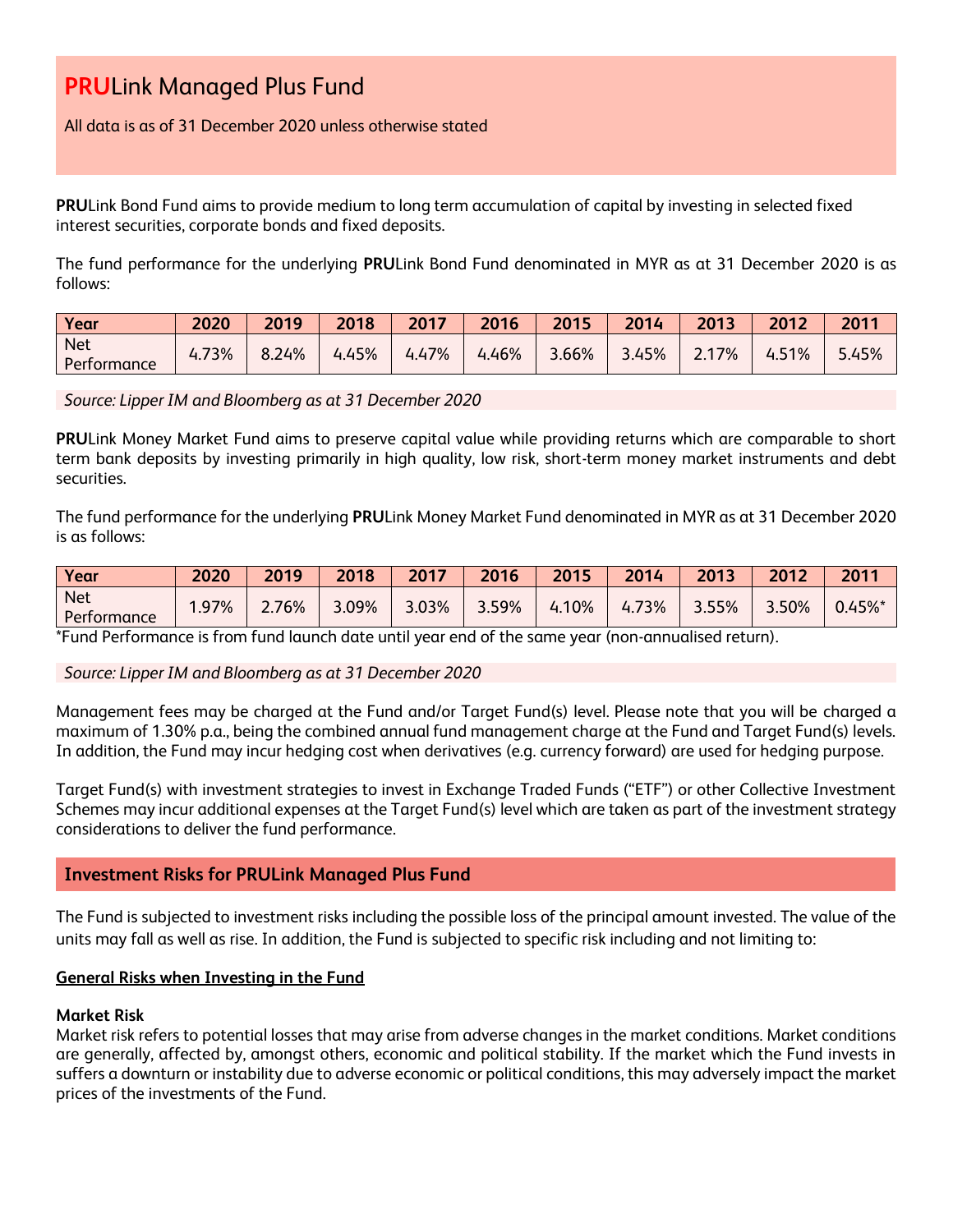All data is as of 31 December 2020 unless otherwise stated

#### **Liquidity Risk**

Liquidity risk refers to two scenarios. The first scenario is where an investment cannot be sold due to unavailability of a buyer for that investment. The second scenario is where the investment is thinly traded. Should the investments in the Target Fund(s) be thinly traded, this may cause the Fund to dispose the investment at an unfavorable price in the market and may adversely affect investor's investment. This risk may be mitigated through stringent security selection process.

#### **Inflation Risk**

This refers to the likelihood that an investor's investments do not keep pace with inflation, thus, resulting in the investor's decreasing purchasing power even though the investment in monetary terms may have increased.

#### **Interest Rate Risk**

Interest rate risk is a general risk affecting conventional funds. This is so even though conventional funds only invest in investments that are in accordance with the mandate. The reason for this is because a high level of interest rates will inevitably affect corporate profits and this will have an impact on the value of both equity and debt securities. This risk is crucial in a bond fund since a bond portfolio management depends on forecasting interest rate movements. Prices of bonds move inversely to interest rate movements therefore as interest rates rise, the prices of bond decrease and vice versa. Furthermore, bonds with longer maturity and lower profit rates are more susceptible to interest rate movements.

#### **Credit / Default Risk**

Bonds are subject to credit / default risk in the event that the issuer of the instrument is faced with financial difficulties, which may decrease their credit worthiness. This in turn may lead to a default in the payment of principal and interest.

#### **Risk of Non-Compliance**

This risk arises from non-compliance with laws, rules and regulations, prescribed practices and the management company's internal policies and procedures, for example, due to oversight by the management company. Such noncompliance may force the management company to sell down securities of the Fund at a loss to rectify the noncompliance and in turn may adversely affect the value of investors' investment in the Fund. To mitigate this risk, the Fund Manager has put in place internal controls to ensure its continuous compliance with laws, rules and regulations, prescribed practices and the Fund Manager's internal policies and procedures.

#### **Concentration Risk**

This is the risk of a fund focusing a greater portion of its assets in a smaller selection of investments. The fall in price of a particular equity and / or fixed income investment will have a greater impact on the funds and thus greater losses. This risk may be minimized by the manager conducting even more rigorous fundamental analysis before investing in each security.

#### **Management Company Risk**

The performance of the Fund depends on the experience, expertise and knowledge of the management company. Should there be lack of any of the above qualities by the management company, it may adversely affect the performance of the Fund.

#### **Currency Risk**

The Fund is denominated in MYR, while the Target Fund(s) may be denominated in other currencies. The performance of the Fund may be affected by movements in the exchange rate between the MYR and the Target Fund(s)'s denominated currency. Where applicable, a currency hedging instrument or a currency hedged class of the Target Fund(s) may be used to minimise currency risk.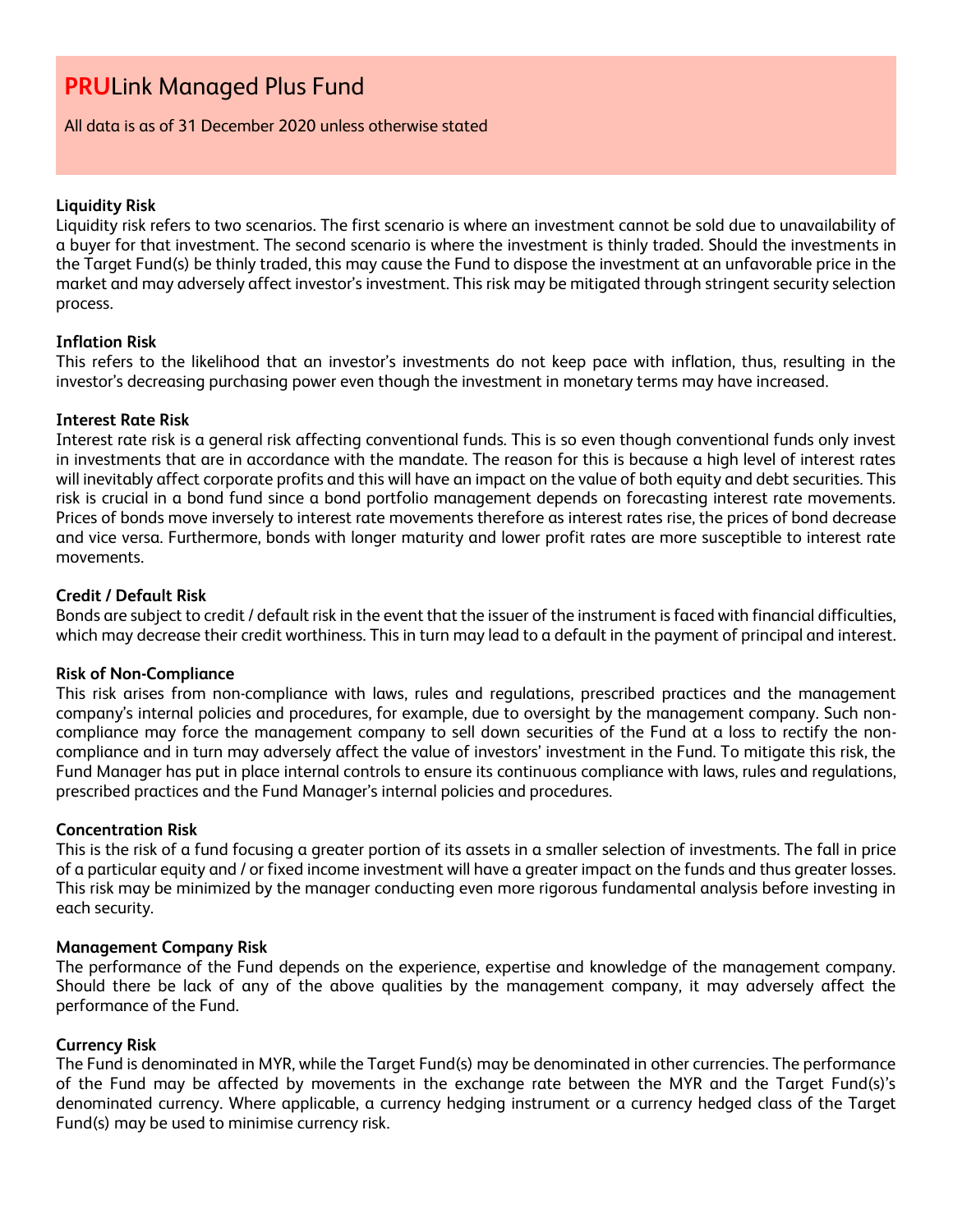All data is as of 31 December 2020 unless otherwise stated

#### **Derivatives Risk**

Derivatives (e.g. currency forward) may potentially be used to hedge against any risk that may be derived from investing in the Target Fund(s), such as, but not limited to, currency risk. The Fund may hedge up to 100% of foreign currency exposure using derivatives (e.g. currency forward).

#### **Portfolio Risk**

The Fund is intended for investors who can accept the risks associated with investing primarily in the securities of the type held in the Fund. Investments in equities will be subject to the risks associated with equity and equity-related securities, including fluctuations in market prices, adverse issuer or market information and the fact that equity and equity-related interests are subordinate in the right of payment to other corporate securities, including debt securities. Likewise, investments in fixed income securities will be subjected to the risks associated with debt securities including credit and interest rate risk, and the additional risks associated with high-yield debt securities, loan participations and derivative securities. In addition, investors should be aware of the risks associated with the active management techniques that are expected to be employed by the Fund.

#### **Specific Risks when Investing in the Target Fund(s) or its Sub-Fund(s) (collectively to be known as "Target Fund(s)")**

#### **Security Risk**

Adverse price movements of a particular security invested by the Target Fund(s) may adversely affect the Target Fund(s)'s net asset value. The Target Fund Manager(s) strives to mitigate the impact of a particular security risk through portfolio diversification, which will help spread the element of risk.

#### **Fund Management of Target Fund(s) Risk**

While the Fund Manager will exercise due skill and care in selecting the Target Fund(s), it does not have control over the management of the Target Fund(s) and there is no guarantee that the investment objectives will be met. This may result in policyholders suffering losses in their investments in the Target Fund(s).

The Target Fund(s) may change its objectives and become inconsistent with the objective of the Fund. In such instances, the Fund Manager will replace the Target Fund(s) with another collective investment scheme which the Fund Manager considers to be more appropriate in meeting the objective of the Fund.

#### **Errors in Calculation of the Net Asset Value of the Target Fund's Risk**

There is a possibility there are errors in calculation of the net asset value of the Target Fund(s). In the event such errors occur, the net asset value of the Target Fund(s) will be affected hence, the Target Fund(s) will comply with the rules set forth in the relevant regulatory provisions applicable to the Target Fund(s). Compensation, if any, paid by the Target Fund(s) (subject to the laws of the jurisdiction in which such Target Fund(s) is domiciled), will be credited to the Fund as and when compensation is received.

In view of the foregoing, policyholders must be aware that there are circumstances where neither the Target Fund(s) nor the Fund Manager will be bound to compensate final beneficial owners.

#### **Liquidity Risk**

Liquidity risk here refers to two scenarios. The first scenario is where the allocated liquidity of the Target Fund(s) is insufficient to meet redemption needs. The second scenario is where the Target Fund(s) is thinly traded. Should the investments in the Target Fund(s) be thinly traded, this may cause the Target Fund(s) to dispose the investment at an unfavorable price in the market and may adversely affect investors' investment. This risk may be mitigated through stringent security selection process.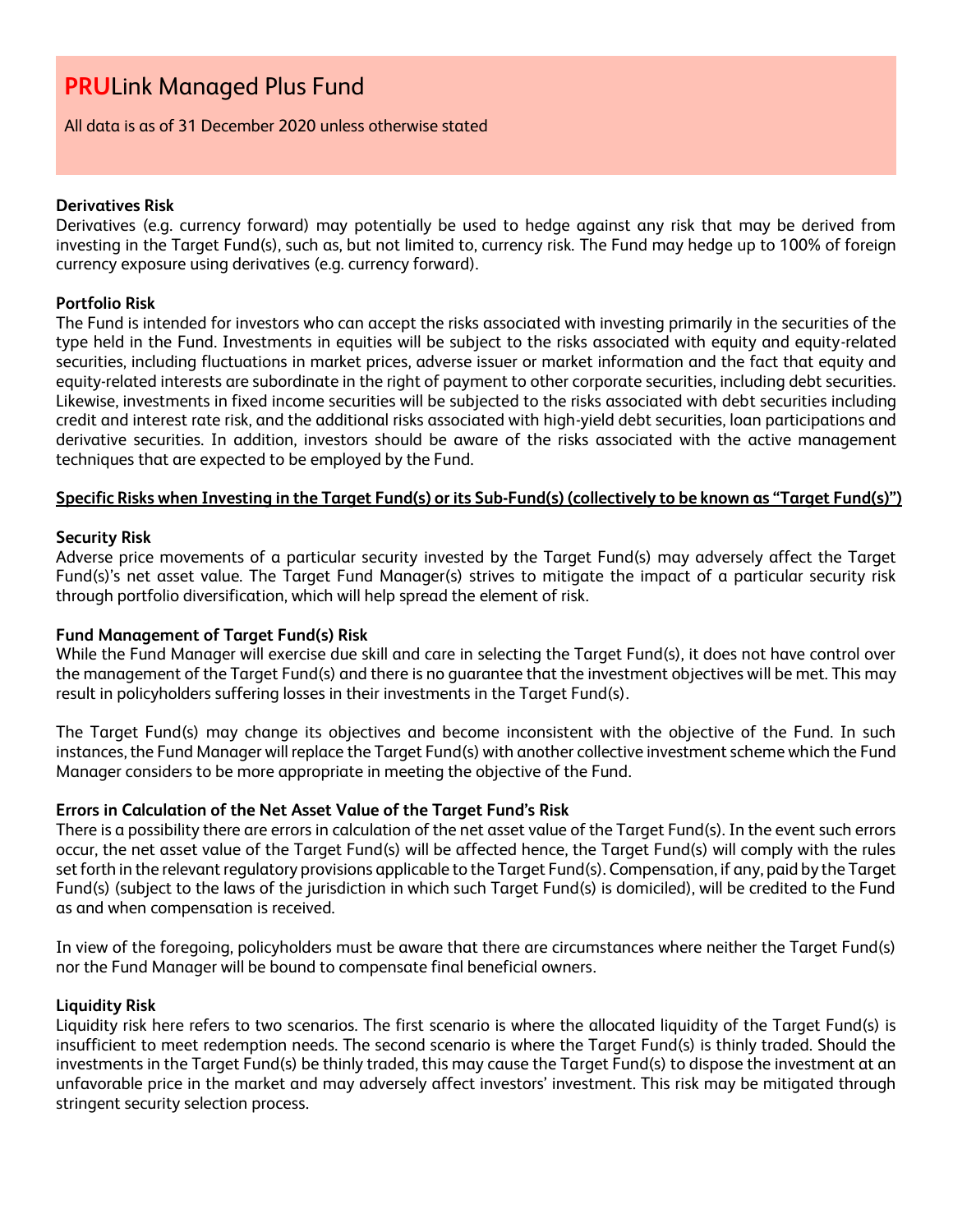All data is as of 31 December 2020 unless otherwise stated

#### **Countries or Foreign Securities Risk**

This risk is associated with investments in securities listed or domiciled in countries other than the country of domicile. Any changes in the economic fundamentals, social and political stability, uncertainty or changes in countries' official currencies, currency movements and foreign investments policies in these countries may increase the volatility in asset values, liquidity and default risk which may have an impact on the prices of the securities that the Target Fund(s) invests in and consequently may affect the net asset value of the Target Fund(s).

Investments in certain markets may be restricted or controlled. In some countries, direct investments in securities may be prohibited and restricted due to regulatory requirements. These limitations may increase transaction costs and adversely affect a security's liquidity and the price in connection with the security.

The Target Fund Manager(s) will monitor and observe the developments in these countries where assets of the Target Fund(s) are allocated. In addition, the Target Fund Manager(s) will also employ a systematic investment process, which includes regular review, to manage and mitigate this risk.

#### **Currency Risk**

The Target Fund(s)'s underlying investments may be denominated in their local currency, which may differ from the Target Fund(s)'s currency of denomination. The performance of the Target Fund(s) may be affected by movements in the exchange rate between the local currency of its underlying investments and the Target Fund(s)'s denominated currency.

#### **Charges to Capital Risk**

The Target Fund(s)'s charges and expenses are taken from the capital, in whole or in part, resulting in possible constraint of capital growth.

#### **Restrictions on Foreign Investment**

Some countries prohibit or impose substantial restrictions on investments by foreign entities. There may also be instances where a purchase order subsequently fails because the permissible allocation to foreign investors has been filled, depriving the Target Fund(s) of the ability to make its desired investment at the time.

#### **Derivatives Risk**

The Target Fund Manager(s) may invest in derivatives which will be subject to risks. While the judicious use of derivatives by professional investment managers can be beneficial, derivatives involve risks different from, and, in some cases, greater than, the risks presented by more traditional securities investments. Some of the risks associated with derivatives are market risk, management risk, credit risk, liquidity risk and leverage risk. Investments in derivatives may require the deposit or initial margin and additional margin on short notice if the market moves against the investment positions. If no provision is made for the required margin within the prescribed time, the investment may be liquidated at a loss. Therefore, it is essential that such investments in derivatives are monitored closely.

The Target Fund Manager(s) has the necessary controls for investments in derivatives and have in place systems to monitor the derivative positions for the Target Fund(s). The Target Fund Manager(s) does not intend to use derivatives transactions for speculation or leverage but may use them for efficient portfolio management and/or risk management. Currency risk is simply one of the market risks which the fund will be exposed to and can be hedged using derivatives such as FX forwards/futures. Often the underlying currency risk may be taken on as a result of buying an underlying equity or bond. If the Target Fund Manager(s) does not want to also take the currency risk associated with these underlying assets, the Target Fund(s) may use Forward Foreign Exchange contracts to hedge any currency risk derived from holdings of non-base currency positions. Essentially this use of currency forwards is to hedge currency risk in the Target Fund(s).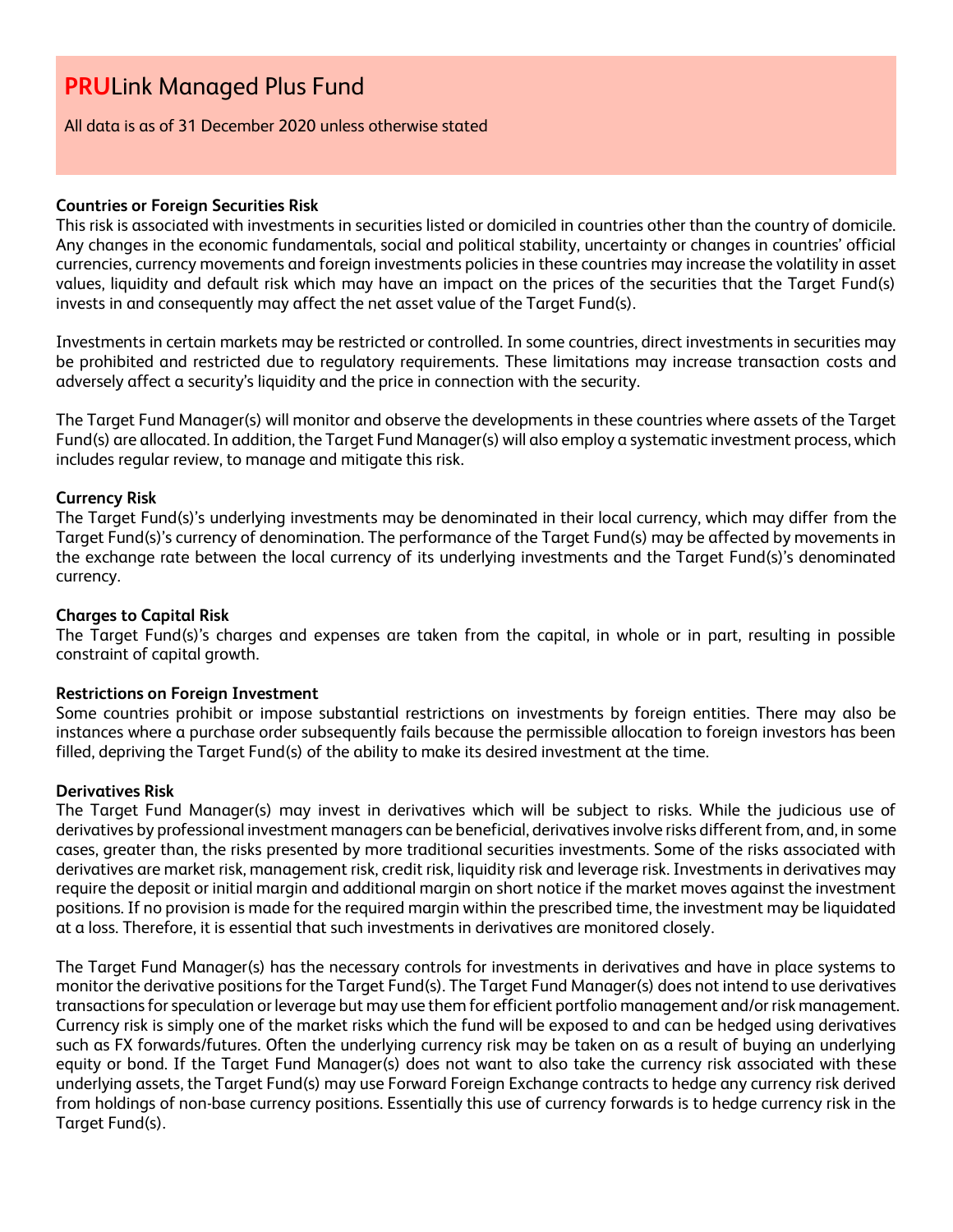All data is as of 31 December 2020 unless otherwise stated

*The above should not be considered to be an exhausted list of the risks which potential policyholders should consider before investing in the Fund. Potential policyholders should be aware that an investment in the Fund may be exposed to other risks of exceptional nature from time to time.*

#### **Risk Management**

#### **Forecasting Risk**

Potential risks are taken into consideration in the process of sector allocation and stock selection based on analysis on various key factors such as economic conditions, liquidity, qualitative and quantitative aspects of the securities.

#### **System Control**

Risk parameters are set internally for each fund, depending on client's risk profile. These risk parameters include limits of issuer bet, group issuer, sector rating and issue size of the securities held in the portfolio.

A front-end office system is in place to monitor portfolio risks, serving as an auto filter for any limitations or breaches.